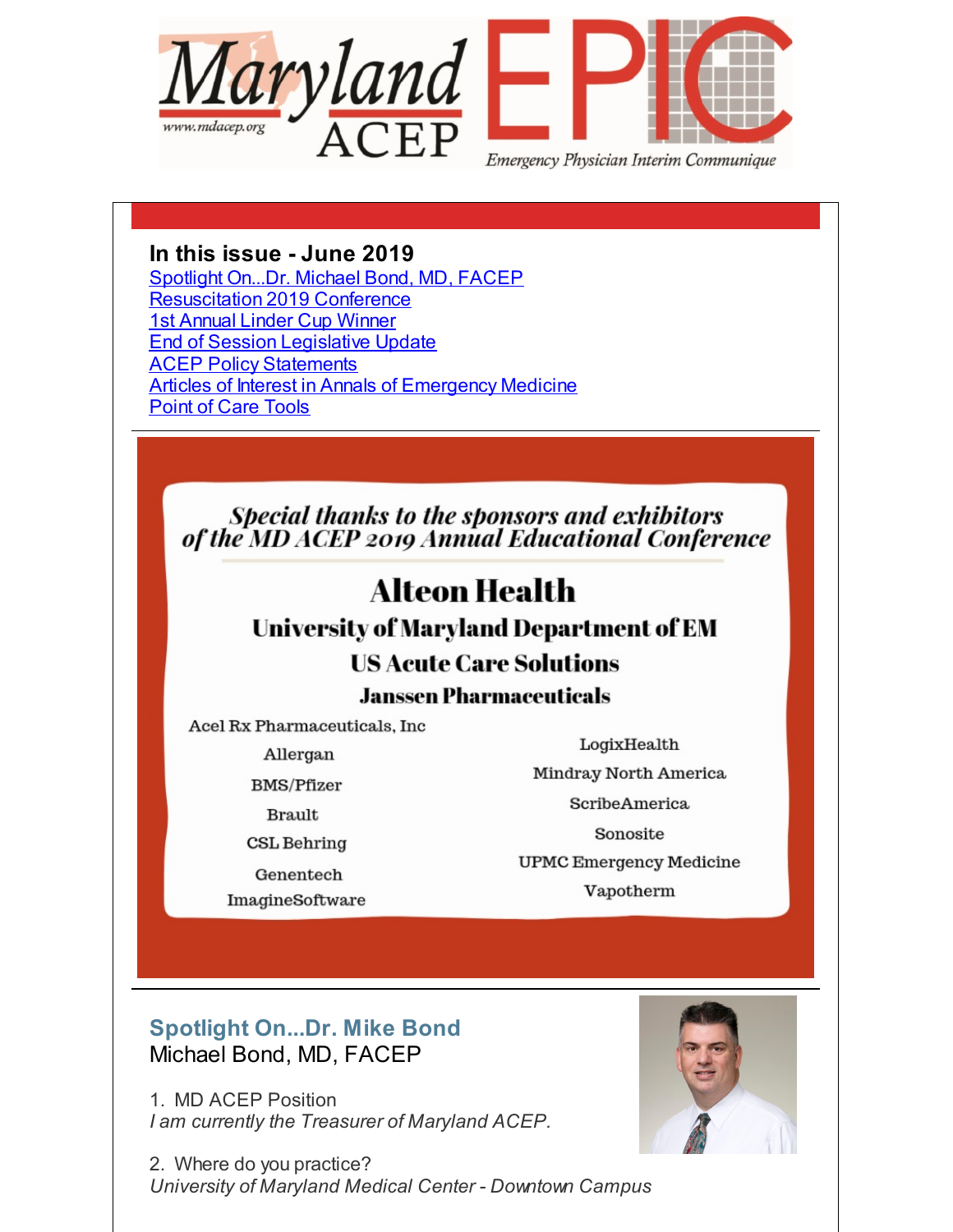3. What drew you to Maryland?

*Medical School and then fell in love with Baltimore*

4. What is your EDC (Every Day Carry) for a shift?

- *Littman Electronic 3200 Stethoscope*
- *Leatherman Trauma Shears Raptor*
- *A cup for continuous cold water*
- *In my bag I have portable pulse oximetry, 2 point discrimination tool, and some Vicks Vapor Rub to cover those offensive odors*

5. What's on your ED playlist? *Pandora 80s or Classic Rock*

6. What's your favorite thing about EM? *Variety of patient complaints, always a challenge. No two days are ever the same. I especially enjoy teaching.*

7. Interesting fact about you *I worked throughout medical school and have been an EMT, Phlebotomist and patient care teacher*

8. Goal in leadership *Leave the organization better than when I joined it, and to improve its educational offerings*

## Resuscitation 2019 - June 26-28 - University of Maryland

The national *Resuscitation* conference is coming to Baltimore on **June 26-28, 2019** in Leadership Hall at the University of Maryland. It is an amazing conference, with all-star educators Amal Mattu, Rich Cantor, Peter DeBlieux, Sara Gray, Teresa Wu, Tom Scalea, Haney Mallemat, Anand Swaminathan, Rory Spiegel, Laura Bontempo, George Willis, John Greenwood, and so many more. The main conference will be held on Wednesday, June 26th and Thursday, June 27th and is designed to cover the critical topics needed to save the life of your dying patient. The critical care bootcamp will be held on Friday, June 28th and is designed to cover important topics in the care of your ICU boarding patient. There are also preconference cadaver and ultrasound labs that will be held on Tuesday, June 25th. There are just a few spots left in the Emergency Airway Cadaver Lab directed by Ken Butler.

To review the conference line up, register for the conference, watch a sample lecture from last year's conference, and listen to the free resuscitation podcasts go to [Resus.](http://r20.rs6.net/tn.jsp?f=0016yCbUAb8SE1h6kiSF8tsFJ2T03Hmo6qxBDXv05cC-o6VAKHCeYAYze3cnDfkJMe5hFcAhI3AT08p16FGhgXcJOQMGImrIoHZmUhxK8kNRXagBXxtB4bqzEH0-u9-2AOtqJzYMGu4w5yO6EY-DgG_D-UyBHV4o-FRMu596BmH8rEVrZ8DUHKbmg==&c=&ch=)

Congratulations to Dr. Gregory Jasani, the Residents Competition winner at the MD ACEP 2019 Annual Educational Conference held on March 14, 2019 - the first recipient of the Linder Cup!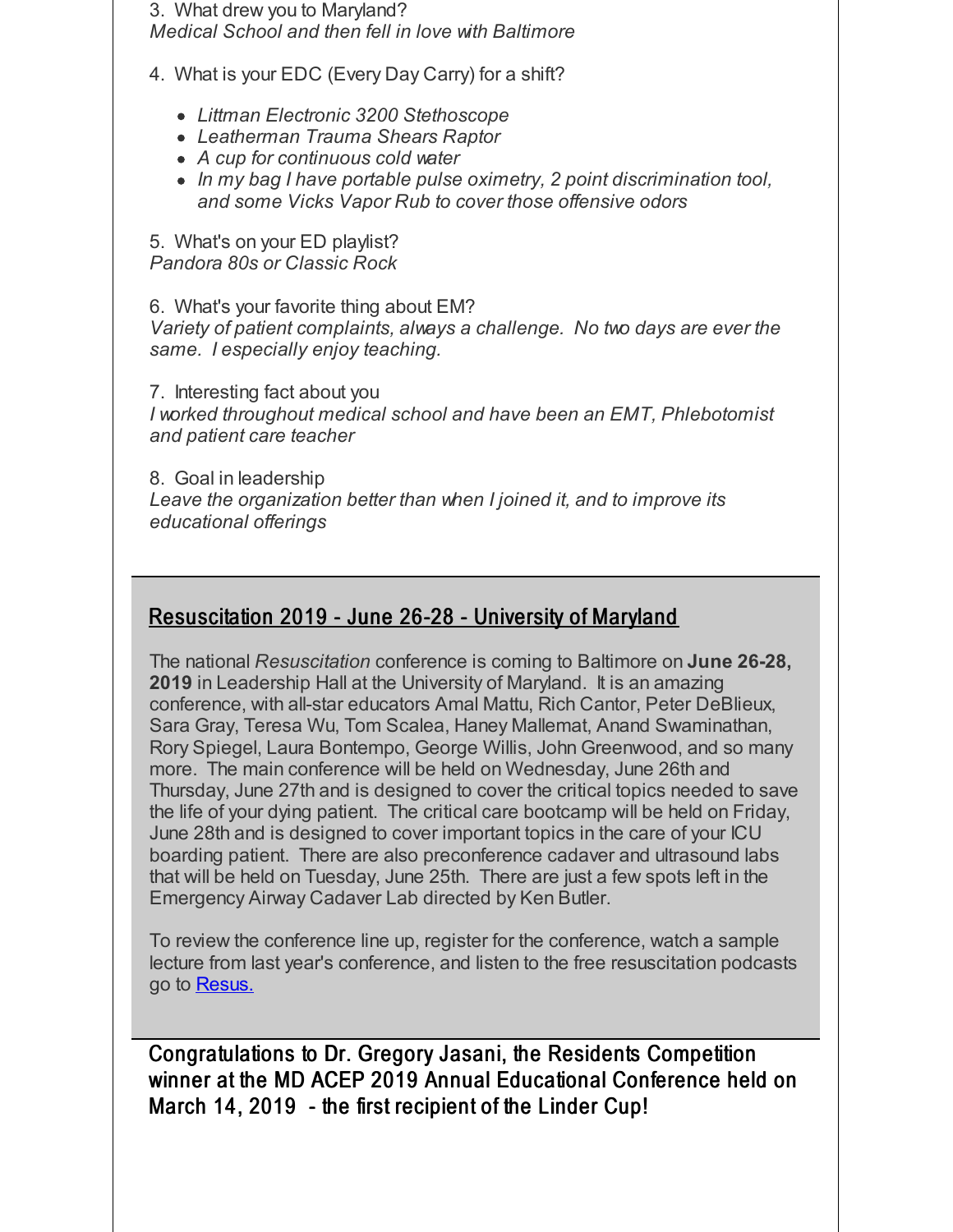

## **Legislative Update** Danna Kauffman, Esq Schwart, Metz and Wise, PA

## *IN MEMORIAM*



#### *Michael E. Busch (January 4, 1947-April 7, 2019)*

On Sunday, April 7th, Speaker of the House Mike Busch passed away. He represented Anne Arundel County and the City of Annapolis in the General Assembly since 1986. He became Chairman of the Economic Matters Committee in 1994, where he oversaw health insurance and other aspects of the health care industry. He always had an open door to hear physician concerns, even once he became Speaker in 2003. He was a friend to all members of our law firm, and we know too many of you as well. He will be missed as a legislator, but even more so as a good and decent man who was always ready with a smile and handshake. Please keep his family and friends in your prayers in the days ahead.

#### **FINAL 2019 SESSION REPORT**

The 439th Session of the Maryland General Assembly began at noon on Wednesday, January 9th and concluded at 11:30 PM on Monday, April 8th when it held a joint session to honor Speaker Busch. This was the first year of the new term (2019-2023). With nearly 60 new legislators and new committee leadership, especially in the. Senate, this Session was marked by uncertainty. Typically, the first session of a term is relatively quiet. However, this was not the case this Session. Major policy issues were discussed this Session, including increasing the minimum wage, implementing the Kirwan Commission recommendations·(school funding), debating end-of-life options and much more.

The General Assembly considered approximately 2,497 bills and resolutions. As a comparison, the General Assembly considered 3,127 during the 2018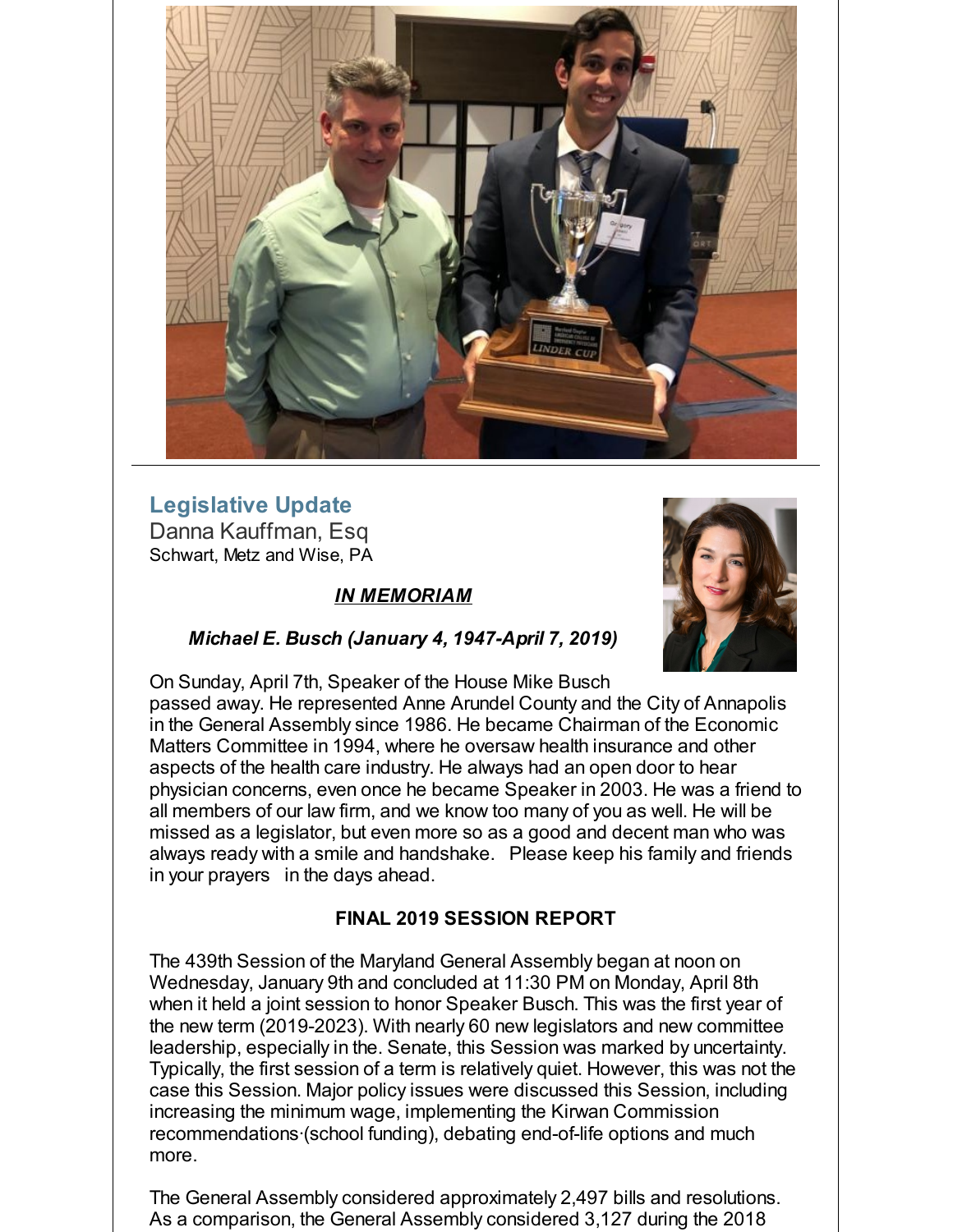Session; 2,876 in 2017; and 2,832 bills in 2016. While there were almost 600 fewer bills this Session than last, the major difference was that almost half of the bills were introduced at the deadline during the week of February 4th. As such, it was an extremely busy Session.

## **Budget-Fiscal Year 2020**

As you know, a priority of ACEP has been the issue of emergency room boarding and the lack of inpatient and community services for behavioral health services, especially for the pediatric and geriatric patients. This Session, members of ACEP met with Vice-Chair Joseline Pena-Melnyk and Chair Shane Pendergrass (House Health and Government Operations Committee) to discuss these issues. Also participating in the meeting were representatives from the Maryland Department of Health (MOH), the Maryland Institute for Emergency Management Services Systems (MIEMSS), the Health Services Cost Review Commission (HSCRC), the Maryland Hospital Association (MHA) and other community stakeholders. Another meeting of this informal workgroup is scheduled for the beginning of May.

Irrespective of this workgroup, the Fiscal Year 2020 budget contains three relevant provisions.

The MIEMSS and the HSCRC are required to report by November 1, 2019, on the strategies for addressing the increasing emergency department overcrowding in the State.

The MIEMSS, HSCRC and the Maryland Health Care Commission (MHCC) are required to report on the development of new models of care delivery that will improve emergency department overcrowding by treating lowacuity patients in settings other than the emergency department, such as mobile integrated health services, EMS without transport, and EMS with transport to an alternative destination.

The Behavioral Health Administration (BHA) is required to plan and create a statewide bed registry for all inpatient psychiatric beds, including total, operational, and vacant inpatient psychiatric beds in all State-run psychiatric facilities, acute general hospitals, and private psychiatric hospitals in Maryland.

## **Addressing Substance Abuse and Behavioral Health Initiatives**

## \* *Prescription Drug Monitoring Program*

The General Assembly picked up where it left off in 2018. *Senate Bill 195/House Bill 25: Public Health Prescription Drug Monitoring Program - Revisions* (passed) is a reintroduction of the House version of legislation considered in 2018, which would have made several changes to the Prescription Drug Monitoring Program (PDMP). While most of the changes were acceptable to the provider community, such as requiring rather than authorizing the PDMP to review prescription monitoring data for indications of possible misuse or abuse of a monitored prescription drug or a possible violation of law or breach of professional standards by a prescriber or dispenser, the provider community remained opposed to allowing direct referral of cases to the Office of Controlled Substance Administration (OCSA) without prior review by the Technical Advisory Committee (TAC). The provider community worked with MDH to determine how best to enhance the PDMP without creating a chilling effect on legitimate prescribing. Amendments were ultimately agreed to that retain TAC involvement in all cases that the Program is considering for referral to the OCSA for further investigation. The amendments also include a requirement for the inclusion of additional data in the Program' s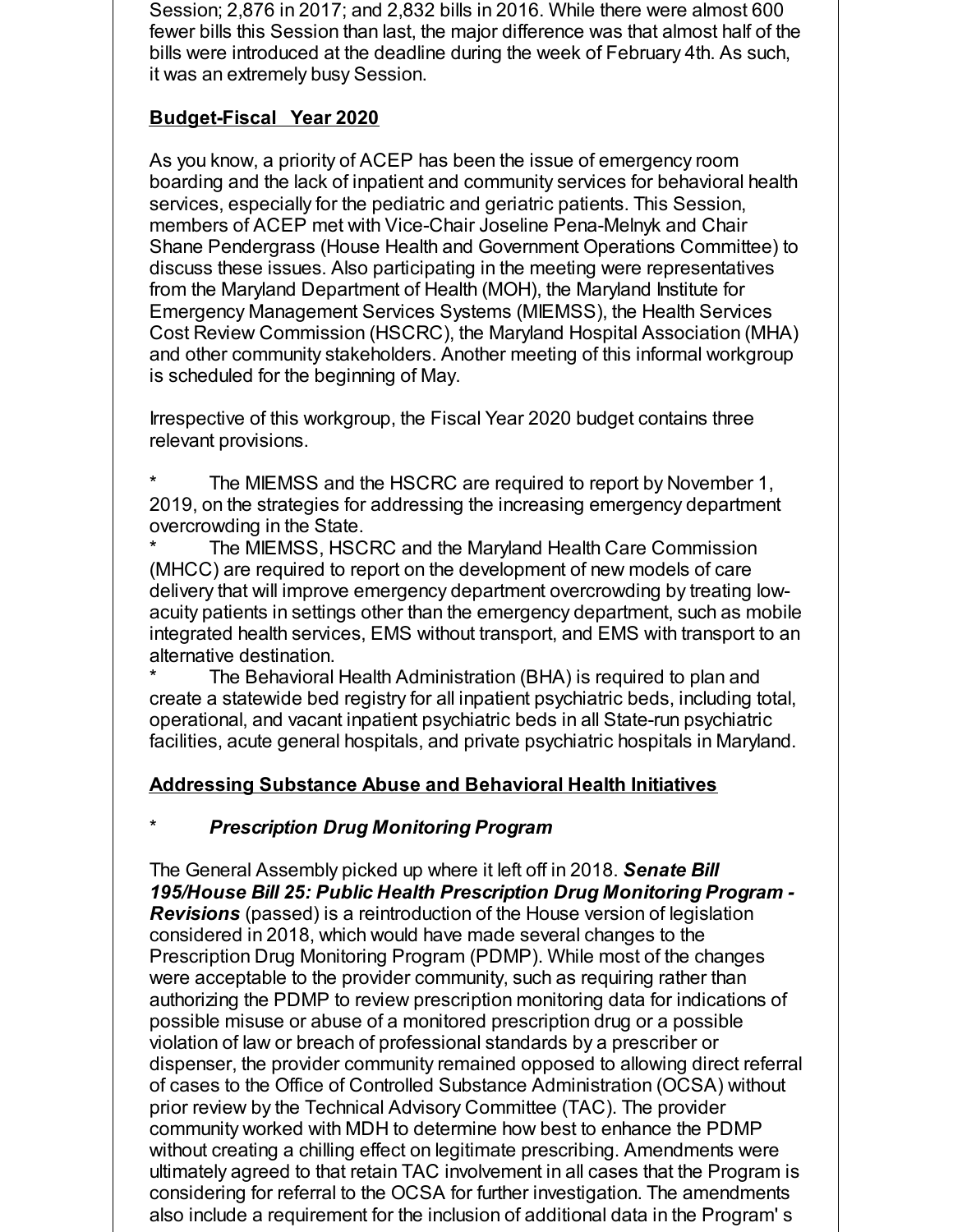annual report on the number of prescribers and dispensers identified for further outreach and education as well as referral for further investigation. Finally, the bill directs the Program to continue to work with the TAC to improve the effectiveness of its data analysis.

*Senate Bill 342/House Bill 466: Prescription Drug Monitoring Program - Program Evaluation* (passed) reflects the recommendations of the Department of Legislative Services (DLS) relative to its review of the PDMP. Most importantly, the bill removes the termination date of July 1, 2019, to allow the Program to operate in perpetuity.

Once again, insurers tried to unsuccessfully gain access. to the PDMP. *Senate Bill 498/House Bill 847: Prescription Drug Monitoring Program - Disclosure of Data - Managed Care Organizations* (failed) would have allowed the Medicaid managed care organizations (MCOs) access to PDMP data, purportedly only for purposes of compliance with two required Medicaid utilization review programs. The provider community opposed the legislation, again citing the need to maintain the PDMP as a health care tool for prescribers and dispensers and to prohibit the unfettered access to data by any entity other than a prescriber or dispenser without a subpoena or in furtherance of a bona fide investigation.

#### \* *Substance Use Disorder and Behavioral Health Initiatives*

*House Bill 116: Public Health - Correctional Services - Opioid Use Disorder Examinations and Treatment* (passed) establishes specified programs of "opioid use disorder" screening, evaluation, and treatment in local correctional facilities and in the Baltimore Pre-trial Complex. The program will begin in four counties and phases in to include all counties and the Baltimore Pre-trial Complex. The State must fund the programs of opioid use disorder screening, examination, and treatment of inmates, and the bill establishes requirements for screening and treatment. By November 1, 2020, and annually thereafter, the Governor's Office of Crime Control and Prevention must report data to the General Assembly from local correctional facilities.

*While House Bill 139/Senate Bill 135: Public Health - Overdose and Infectious Disease Prevention Site Program* (failed) was received more favorably by the Committees than in past years, in part due to continued efforts to. identify new and innovative approaches to address the continued escalation of the opioid crisis, the bill still failed to advance this Session. This Session's initiative was a more narrowly defined pilot program that would have authorized a community-based organization to establish an Overdose and Infectious Disease Prevention Site Program to provide a supervised location where drug users could consume pre-obtained drugs, as well as receive other services, education, and referrals.

*House Bill 427/Senate Bill 403: Behavioral Health Administration - Outpatient Civil Commitment Pilot Program - Revisions* (passed) requires the BHA within MDH to allow an eligible individual to request enrollment in, and allow an immediate family member of an eligible individual to request voluntary enrollment for the individual in an existing authorized pilot program for outpatient civil commitment. BHA must include specified information in its annual report for individuals admitted into the program both voluntarily and involuntarily.

Two bills were requested this Session by the Maryland Parity Coalition to address issues with network adequacy as it relates to mental health parity and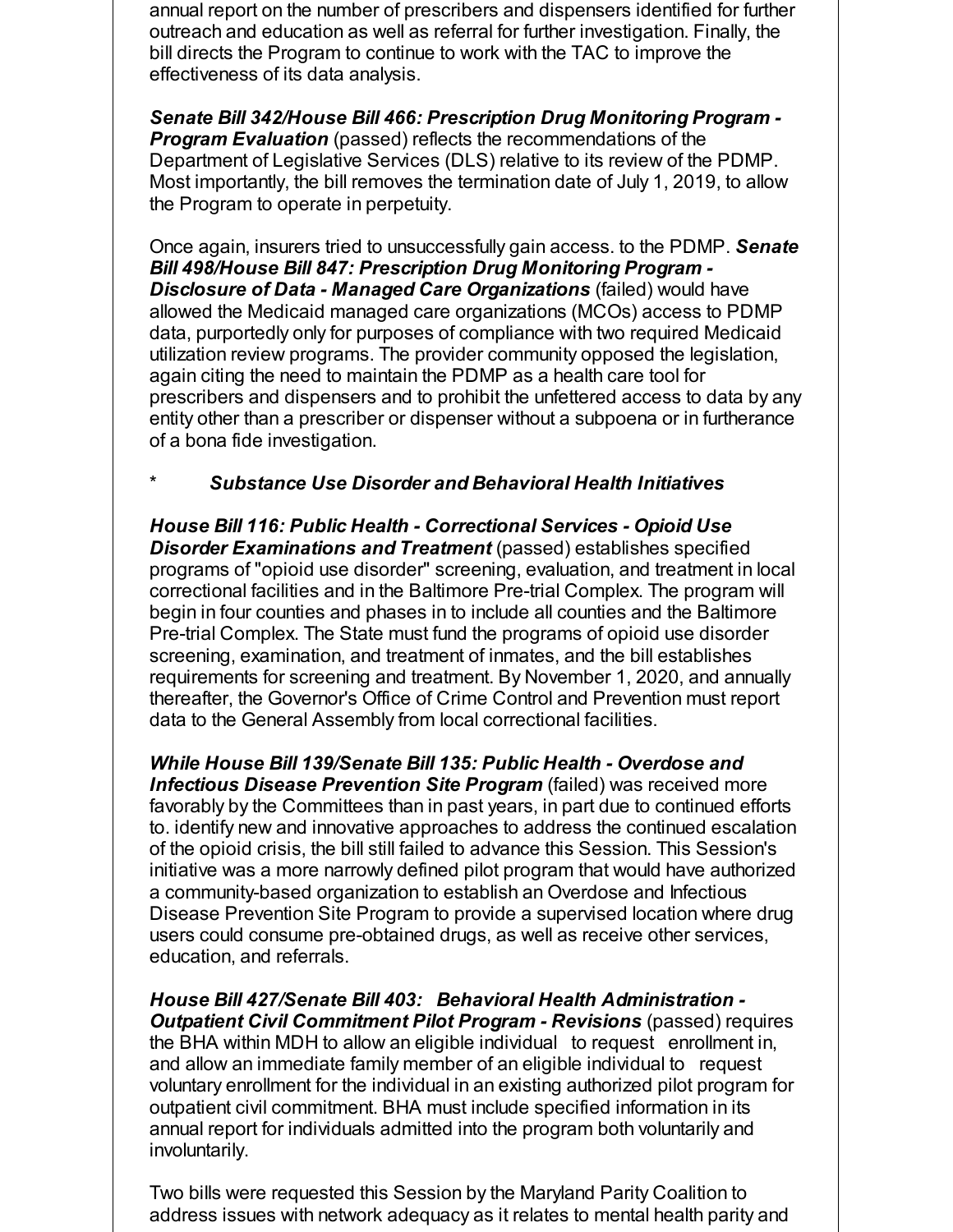addition equity. *House Bill 599/Senate Bill 631: Health Insurance - Coverage for Mental Health Benefits and Substance Use Disorder*

*Benefits - Treatment Criteria* (passed) was heavily amended by the committees. Initially, the bill required carriers to submit two extensive reports to the Maryland Insurance Administration on how the carrier complied with federal mental health parity and addiction equity laws and on the carrier's data for mental health benefits, substance use disorder benefits, and medical/surgical benefits by parity act classifications. The committees amended the bill to only require carriers to use the American Society of Addiction Medicine criteria for all medical necessity and utilization management determinations for substance use disorder benefits. The bill also repeals the limitation on a carrier charging a copayment for methadone maintenance treatment that is greater than 50% of the daily cost for methadone maintenance treatment.

The companion bill to *House Bill 599/Senate Bill 631, House Bill 837/Senate Bill 761: Health Insurance - Payments to Noncontracting Specialists and Noncontracting Nonphysician Specialists* (failed) addressed access to and payment for out of network services for behavioral health by enacting balanced billing and assignments of benefit provisions for behavioral health programs as a mechanism for incentivizing carriers to expand their provider panels. While the bill was well-received by each respective committee, there was strong resistance from the carriers and the bill ultimately failed.

Several study bills were introduced on the issue of behavioral health. Given the number of resources already dedicated to examining this issue, the committees did not act upon the bills. *House Bill 783/Senate Bill 993: Task Force to Study Behavioral and Mental Health in Maryland* (failed)' would have created a Task Force to examine the availability of services in schools as well as at-large. Similarly, *House Bill 852: Task Force on the Premature Discharge of Patients with Substance Use Disorders* (failed) also not acted upon and was withdrawn by the sponsor. Lastly, *House Bill 506: Maryland Department of Health -Mental Health and Substance Use Disorder Services-Needs Assessment Study* (failed) would have required the MOH to conduct a study to determine the existing capacity and estimated unmet needs for mental health and substance use disorder services by region. The bill required \$5 million to be allocated for the study.

Two other bills aimed at increasing access to behavioral health providers, especially in the more rural areas of the State, were *House Bill 829: Health Insurance - Provider Panels - Graduate Providers* (passed) and *Senate Bill 944: Behavioral health Programs - Outpatient Mental Health Centers - Medical Directors* (passed). House Bill 829 prohibits a carrier from rejecting a provider who provides community-based health services for an accredited program for participation on the carrier's provider panel solely because the provider is a licensed graduate social worker, a licensed master social worker, a licensed graduate alcohol and drug counselor, a licensed graduate marriage and family therapist, a licensed graduate professional art therapist, or a licensed graduate professional counselor. *Senate Bill 944* requires regulations governing behavioral health programs to include a provision authorizing a psychiatric nurse practitioner to serve as a medical director of an accredited outpatient mental health center, including the use of telehealth.

This Session, there was a concerted effort by the Medicaid MCOs to carve-in behavioral health. As you know, behavioral health is carved-out of the MCOs and is administered through the Beacon, the State's administrative service organization (ASO). *House Bill 846/Senate Bill 482: Maryland Medical*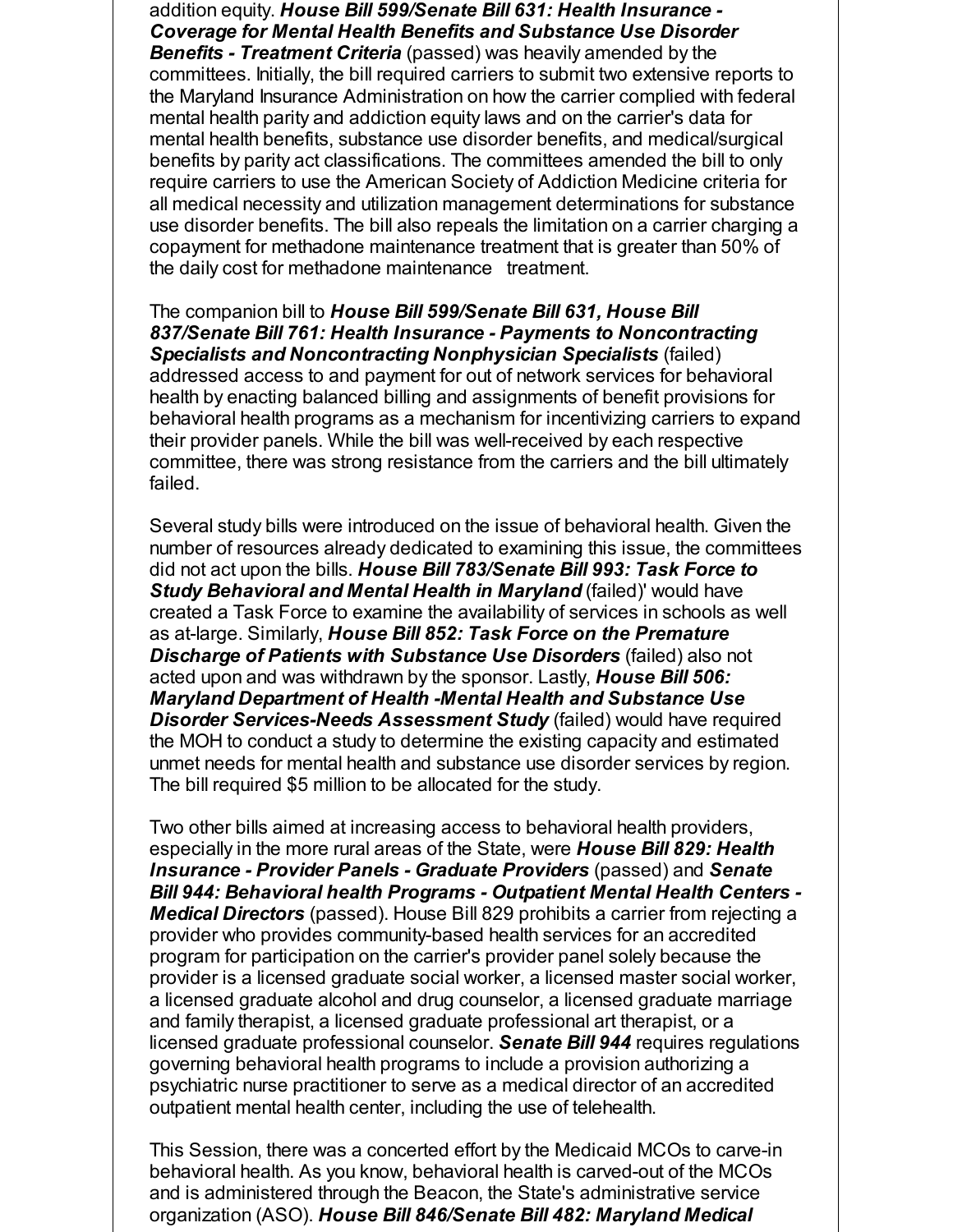*Assistance Program - Managed Care Organizations - Behavioral Health Services* (failed) would have required Medicaid to provide reimbursement for medically necessary and appropriate "behavioral health services" and would have required each MCO, rather than the ASO, to provide or arrange for behavioral health services beginning January 1, 2021. As a counter to this bill, advocates who continue to support the carve-in introduced two bills. *House Bill 938/Senate Bill 975: Behavioral Health Transformation Act of 2019* (failed) would have introduced additional performance standards into the ASO contract. *House Bill 941/Senate Bill 976: Public Behavioral Health System - Implementation Plans to Improve Efficiency, Accountability, and Outcomes - Workgroup* (failed) would have required the Secretary of Health to convene a workgroup of specified stakeholders to develop implementation plans to improve efficiency, accountability, and outcomes of publicly funded behavioral health services. Given the sensitivity of this issue and the concerns raised by the advocates, the bills were both withdrawn. This issue is sure to garner additional discussions this interim.

It is also important to note that the Fiscal Year 2020 budget provides a 3.5% increase to behavioral health providers as part of the 2018 initiative - Keep the Door Open.

#### **Health Facility Regulation**

Unfortunately, *House Bill 894: Criminal Law - Felony Second Degree Assault -Emergency Medical Care Workers* (failed) did not pass this Session. While there was strong support by several Committee members, others expressed concern that the bill could be unfairly prejudicial to individuals by increasing the penalty from a misdemeanor to a felony. It goes without saying that this did not go over well with the nurses and other emergency professionals that testified in support at the hearing.

*House Bill 971/Senate Bill 605: Hospitals - Emergency Departments - Identification, Treatment, and Rescue of Human Trafficking Victims* (failed) also did not advance due to concerns raised by MHA and ACEP regarding the need for a forensic nurse to be in each emergency department 24/7. The Senate sponsor attempted to amend the bill to a Task Force, but the committees did not believe the issue rose to the level of needing an independent Task Force. There is a Statewide workgroup in the Attorney General's Office examining human trafficking and there may be discussion on this issue moving forward within this Statewide workgroup.

At the request of University of Maryland Shock Trauma, *House Bill 607/Senate Bill 901: Maryland Trauma Fund - State Primary Adult Resource Center - Reimbursement of On-Call and Standby Cost*s (passed) was introduced. This bill expands the purpose of the Maryland Trauma Physician Services Fund to include subsidizing the documented costs incurred by the State primary adult resource center to maintain trauma surgeons, orthopedic surgeons, neurosurgeons, and anesthesiologists on-call and on standby as required by the MIEMSS.

Continued concerns regarding the availability of health services on the shore prompted *Senate Bill 1010: Maryland Health Care Commission - Assessment of Services at the University of Maryland Shore Medical Center in Chestertown* (passed). This bill requires the MHCC, in conjunction with the Office of Health Care Quality, to assess the types, quality, and level of services provided at the University of Maryland Shore Medical Center in Chestertown (UMSMCC). The assessment must, at a minimum, (1) compare the services currently provided to the services provided in fiscal 2015; and (2)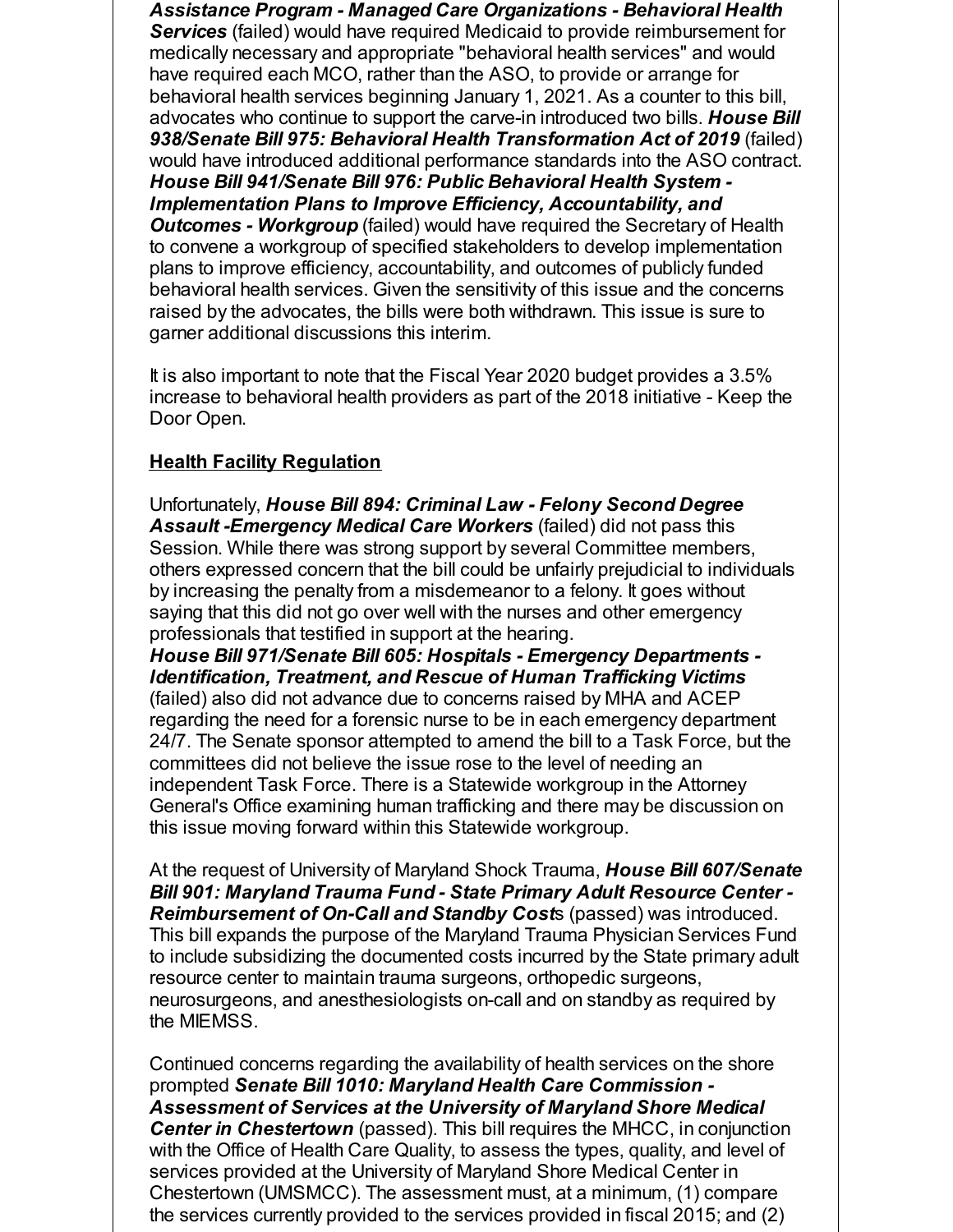identify whether, on or after July 1, 2015, any services from UMSMCC were reduced or transferred to the University of Maryland Shore Medical Center in Easton. The MHCC must report its findings to the General Assembly by January 1, 2020.

In the final two weeks of Session, due to controversy surrounding the University of Maryland Medical Systems, *House Bill 1428: University of Maryland Medical System Corporation -Board of Directors, Ethics, and Performance Audit* (passed) was introduced. This emergency bill alters the composition of, and the appointment process for, members of the Board of Directors of the University of Maryland Medical System Corporation, including reconstituting the board and prohibiting a member from being a State or local elected official.

#### **Medical Malpractice Liability**

After killing a bill in 2018 on the final night of the Session that would have completely repealed the 20% Rule, MedChi, the Maryland Hospital Association and Med Mutual were asked by the Speaker Mike Busch to try and reach a compromise with the trial lawyers that retains the Rule, but fixes certain issues with its application: These talks continued through the final week of Session when agreement was reached. As agreed, Senate Bill 773: Health Care Malpractice Qualified Expert - Qualification (passed) defines the term "professional activities", increases the amount of time one can spend as an expert to 25%, provides for the time period during which the 25% is computed, establishes that once the expert is qualified in the case they remain qualified, and sets rules for when and whether the case can be re-filed if the expert is determined to not comply with the Rule.

As a result of agreement reached on the qualified expert, no other bill related to medical malpractice passed this Session. These bills included Senate Bill 813: Personal Injury or Wrongful Death - Non Economic Damages (failed), which would have raised the cap based on the number of beneficiaries in wrongful death cases, in some cases by as much as 300% of the existing cap. *House Bill 1323/Senate Bill 784: Civil Actions -Health Care Malpractice Claims (Life Care Act 2019)* (failed) would have specified the method by which an award or a verdict for future medical expenses must be calculated. *Senate Bill 322: Medical Malpractice - Notice of Intent to File Claim* (failed) would have required a claimant to send a health care provider written notice of the claimant's intent to file a medical injury claim against the health care provider at least 90 days before filing the claim. *Senate Bill 323: Medical Malpractice - Discovery* (failed) sought to clarify that the discovery available as to the basis of a certificate of a qualified expert in a health care malpractice action includes a deposition of the attesting expert.

#### **Public Health**

*House Bill 1183/Senate Bill 251: Public Health - Treatment for the Prevention of HIV- Consent by Minors* (passed) clarifies current law with respect to a minor's right to consent to prevention for HIV or PReP. The highest incidences of new HIV cases are in individuals between the ages of 13-24 and access to prevention is essential to addressing the growing public health implications associated with this resurgence of HIV cases.

After years of being voted unfavorable, *House Bill 124/Senate Bill 299: Tanning Devices - Use by Minors* (passed) has finally made it to the Governor's desk. This bill prohibits individuals under the age of 18 from using a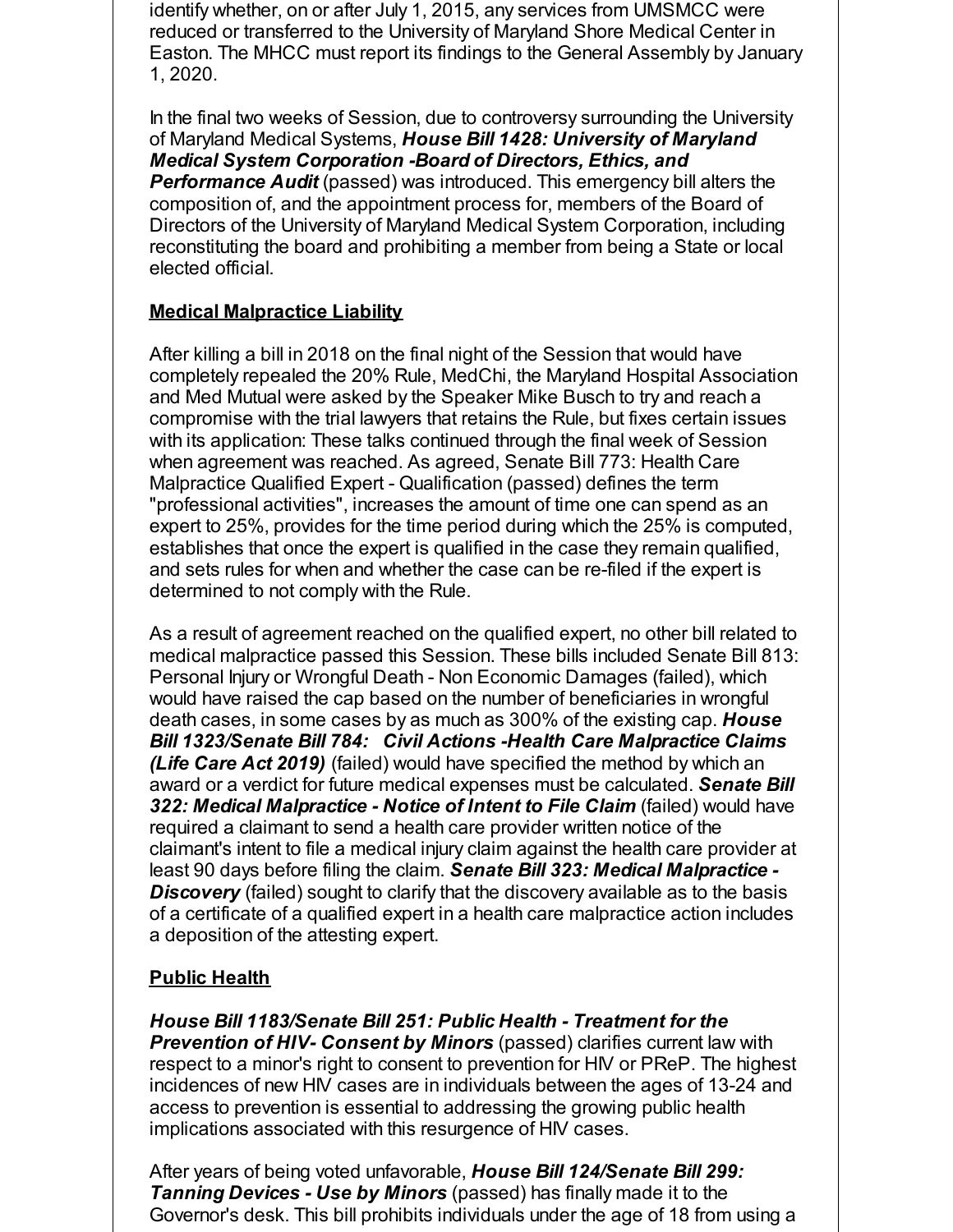tanning bed, like the current requirement in Howard County.

In continuing to protect youth, *House Bill 1169: Business Regulation - Tobacco Products and Electronic Smoking Devices -Revisions* (passed), among other provisions, increases the minimum age for tobacco products and electronic smoking devices to 21 years of age, except for military personnel.

*House Bill 911: Workgroup to Study Shelter and Supportive Services for Unaccompanied Homeless Minors* (passed) establishes a Workgroup to Study Shelter and Supportive Services for Unaccompanied Homeless Minors, which is to be staffed by the Joint Committee on Ending Homeless ness. An unaccompanied homeless minor is a minor who is not in the physical custody of a parent or guardian and lacks a fixed, regular, and adequate nighttime residence or whose status or circumstances indicate a significant danger of experiencing homelessness in the near future. By December 1, 2019, the workgroup must report its findings and recommendations to the Governor and the General Assembly.

*Senate Bill 981: Vehicle Laws - Protective Headgear Requirement for Motorcycle Riders - Exception* (failed) would have exempted, from the requirement to wear specified protective headgear while operating or riding on a motorcycle, an individual age 21 or older who (1) has been licensed to operate a motorcycle for at least two years; (2) has completed an approved motorcycle rider safety course; or (3) is a passenger on a motorcycle operated by a rider who meets either of these criteria. Similar legislation has been introduced for at least the last four years.

Several bills were introduced related to sexual assault, sexual offense and rape. *House Bill 1248/Senate Bill 933: Criminal Procedure - Sexual Assault Evidence Kits - Privacy and Reimbursement* (failed) would have prohibited a physician, a qualified health care provider, or a hospital, when seeking compensation from the Criminal Injuries Compensation Board (with respect to services provided to a victim of an alleged rape or sexual offense or a victim of alleged child sexual abuse), from including in any request a narrative describing the alleged offense of a victim or a photograph of the victim. The bill passed the House but failed in the Senate Judicial Proceedings Committee. *House Bill 1311: Maryland Sexual Assault Evidence Kit Policy and Funding Committee - Voluntary Payment by Victim for Testing of Kit* (failed) would have allowed a process to be established for the insurer of a victim to pay for the sexual assault evidence kit. The bill was a late file and never made it out of Rules. Bills that did pass include *House Bill 1248/Senate Bill 933: Pilot Program - Alleged Rape, Sexual Offense, or Child Sexual Abuse - HIV Postexposure Prophylaxis* (passed) which establishes the Pilot Program for Preventing HIV for Rape Victims to HIV infection for victims of an alleged rape or sexual offense or victims of alleged child sexual abuse by providing a qualifying victim with a full course of treatment (free under specified circumstances) and follow-up care for postexposure prophylaxis for the prevention of HIV, at the victim's request, and as prescribed. *House Bill 1268/Senate Bill 569: Public Safety - Rape Kit Testing Grant Fund - Established* (passed) establishes a Rape Kit Testing Grant Fund to provide "law enforcement agencies" with funding for testing of sexual assault evidence collection kits by "forensic laboratories." On September 30, 2018, the U.S. Department of Justice awarded the Governor's Office of Crime Control and Prevention a \$2.6 million Sexual Assault Initiative Kit grant to implement a program over three years that creates, implements, and adapts a testing system for sexual assault evidence collection kits. ·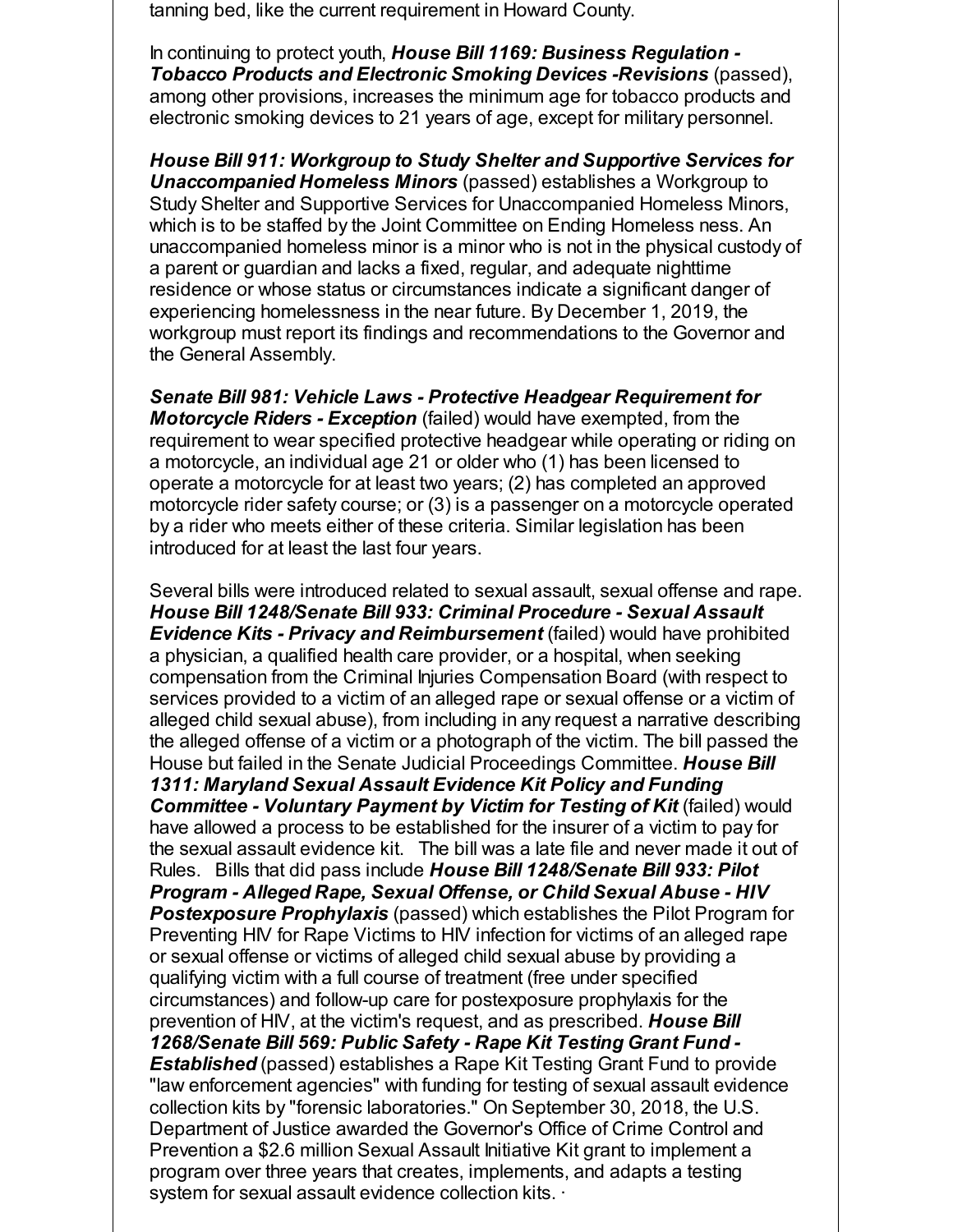#### **Pharmaceuticals and Pharmacies**

*House Bill 409/Senate Bill 469: Drugs and Devices-Electronic Prescriptions -Requirements* (failed) would have mandated that all prescriptions be prescribed electronically by October 1, 2019. Given the federal requirement that prescriptions under Medicare Part D for CDSs must be electronically submitted by January 1, 2021, MedChi worked with the bill sponsor and other stakeholders to conform the bill to the federal law by limiting it to CDS, extending the effective date and providing for additional exemptions for when a prescription could still be prescribed in writing or orally. Due to operational issues raised by MDH and the Attorney General's Office during the final days of Session, the bill did not pass. It is expected that, given the federal mandate, this bill will be reintroduced next Session.

Due to concerns raised that individuals, mainly children, were receiving duplicative vaccinations, *House Bill 316: Public Health - Vaccination Reporting Requirements - ImmuNet* (passed) will require all health care providers to report any vaccinations provided to the States ImmuNet system. Providers can either report directly through their electronic health record or through a separate State portal. The requirement will be effective October 1, 2019.

*House Bill 768: Health - Prescription Drug Affordability Board* (passed). In the final hours of the Session, House Bill 768 passed that establishes a Prescription Drug Affordability Board and Prescription Drug Affordability Stakeholder Council. The Board, in consultation with the Stakeholder Council, is charged with studying the complete supply chain as well as options to address drug affordability. The Board is to report its findings and recommendations to the General Assembly by December 31, 2020. Annually, beginning December 31, 2020, the Board is to submit to the General Assembly a report that includes price trends for prescriptions drug products, the number of drugs that were subject to review, and any recommendations the Board may have on further legislation needed to make prescription drug products more affordable in the State. The legislation also establishes a specific process for setting upper payments limits if recommended by the Board that includes the development of\_ a plan that must be approved by either the Legislative Policy Committee or the Governor and Attorney General. The bill also includes language recommended by MedChi that would require the Board and the State Designated Health Information Exchange to study how the Exchange can provide de-identified provider and patient data to the Board.

*House Bill 920/Senate Bill 819: Health Insurance - Pharmaceutical Manufacturers - Transparency and Reporting* (failed) was introduced as an alternative to the Prescription Drug Affordability Board legislation. The bill required drug manufacturers, pharmacy benefit managers, and insurers to provide a range of information regarding the drug costs, rebates, the amount of funds returned to patients, and other factors that contribute to affordability and access to pharmaceuticals. The bill was never given serious consideration as the focus remained throughout on the Session on the creation of a Drug Affordability Board and the related provisions of that legislation.

The General Assembly took a hard stand to protect independent pharmacies with the passing of *House Bill 754: Health Insurance and Pharmacy Benefits Managers - Cost Pricing and Reimbursement* (passed). House Bill 754, an emergency bill, prohibits a contract (or contract amendment) between a pharmacy benefits manager (PBM), a pharmacy services administration organization, or a group purchasing organization and a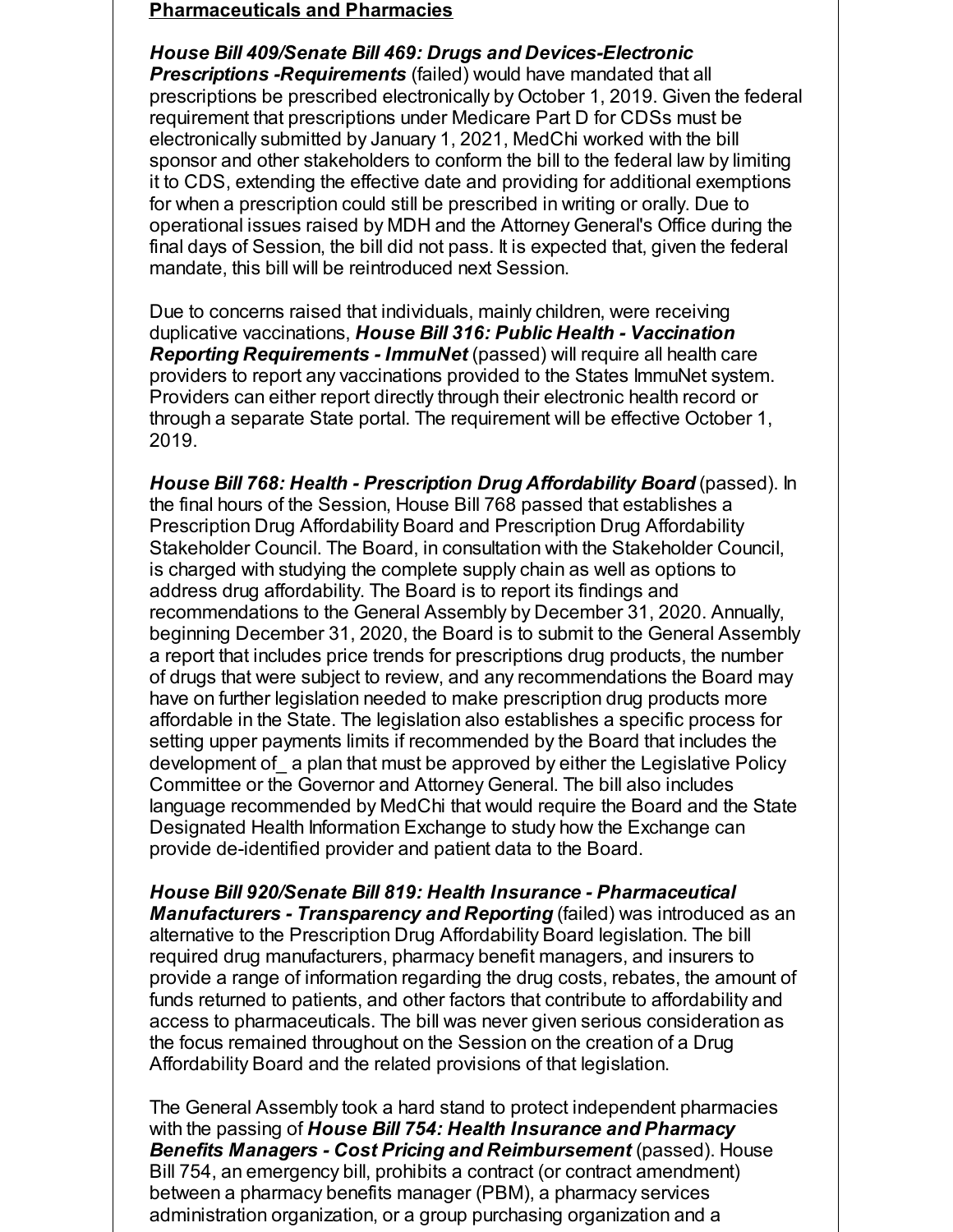pharmacy from becoming effective unless (I) the contract or amendment is filed with the Insurance Commissioner at least 30 days before it is to become effective; and (2) the Commissioner does not disapprove the filing within 30 days after the contract or amendment is filed. The bill's provisions also apply to MCOs that use a PBM. The bill also specifies requirements relating to appeals and disputes regarding maximum allowable cost and cost pricing and reimbursement. The bill repeals authorization for a PBM to retroactively deny or modify reimbursement to a pharmacy or pharmacist if the claim otherwise caused monetary loss to the PBM, provided that the PBM allowed the pharmacy a reasonable opportunity to remedy the cause of the monetary loss. · Because this is an emergency bill, which will be effective on the day it is signed, there is speculation that the PBMs will be seeking a Governor veto of this bill due to the implications for current contracts.

Because of the passage of *House Bill 754, several other pharmacy bills failed, including House Bill 296: Health Occupations - Pharmacists - Disclosure of Price and Cost Share for Prescription Drugs* (failed), which would have required a licensed pharmacist, at the point of sale, to inform a retail consumer, to the best of the pharmacist's knowledge, of (1) the retail price for the prescription drug; and (2) if the consumer has insurance, the cost share for which the consumer is responsible. House Bill 545: Health Insurance - Freedom of Choice of Pharmacy Act (failed) would have, among other provisions, prohibited a carrier from allowing an enrollee from selecting a pharmacy of the enrollee's choice if the pharmacy participates as a contract provider in the health benefit plan offered by the carrier.

A related bill, *House Bill 759.; Pharmacy Benefits Managers - Pharmacy Choice* (passed) was voted favorable and prohibits a PBM from requiring that a beneficiary use a specific pharmacy or entity to fill a prescription if: (1) the PBM or a corporate affiliate of the PBM has an ownership interest in the pharmacy or entity; or (2) the pharmacy or entity has an ownership interest in the PBM or a corporate affiliate of the PBM. A PBM may require a beneficiary to use a specific pharmacy or entity for a specialty drug.

#### **Health Insurance**

#### **Insurance Coverage and Mandated Benefits**

As a result of Resolution 25-18 from the Fall House of Delegates, MedChi requested the introduction of *House Bill 435/Senate Bill 405: Health Insurance - Prescription Drugs - Formulary Changes* (passed). As introduced, the bill would have "frozen" the formulary, prohibiting any changes mid-year by an insurer as it related to removing a drug from the formulary or changing a prescription drug to a higher cost sharing tier. Because of concerns raised related to the recent spikes in pharmaceutical costs, legislators were concerned about limiting the ability of an insurer from making mid-year changes. MedChi worked with legislators and insurers to develop alternative language to address the issue. As amended, the bill builds on Maryland's current exemption process for addressing when a beneficiary needs a drug that is not on the carrier's formulary. Under the bill, if a carrier either removes a drug from the formulary or moves a drug to a higher cost tier, the beneficiary may be able to continue to access the drug or stay on the drug in the original cost sharing tier if the authorized prescriber states that there is no equivalent prescription drug in the entity's formulary or in a lower tier. In addition, if the carrier moves a drug from the formulary or shifts it to a higher cost sharing tier, the carrier must provide a beneficiary who is currently taking the drug and the member's health care provider with at least 30-day notice before the change is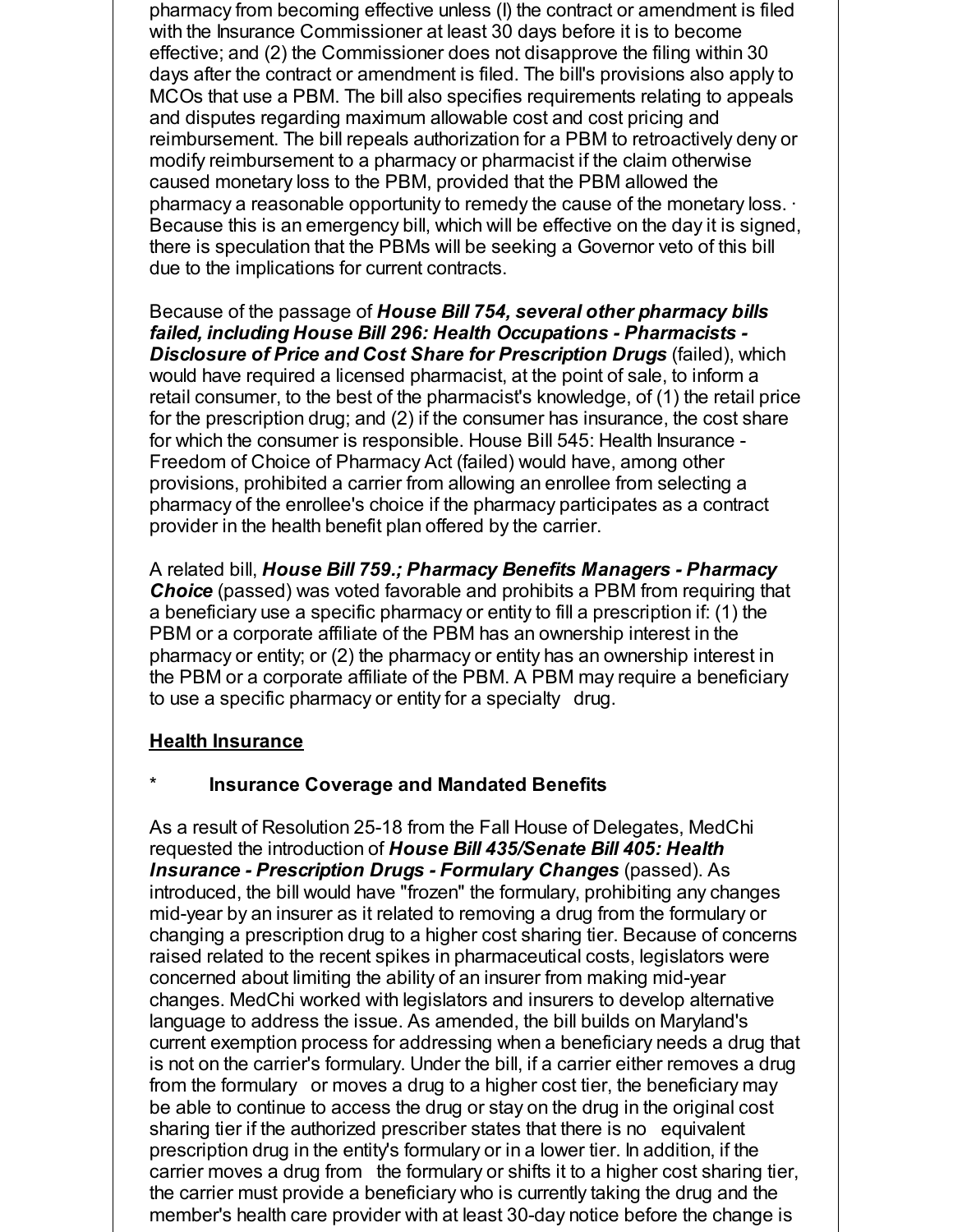implemented. The notice must include the process for requesting the exemption.

Continued concerns over the fate of the *Affordable Care Act (ACA) prompted the introduction of House Bill 697/Senate Bill 868: Health Insurance - Consumer Protections and Maryland Health Insurance Coverage Protection Commission* (passed), which would have codified in State law the requirements of the ACA. However, in the end, the bill extends the Maryland Health Insurance Coverage Protection Commission for an additional three years through June 30, 2023, and requires the Commission to establish a workgroup to monitor actions relating to the ACA and to determine the most effective manner of ensuring that Maryland consumers can obtain and retain quality health insurance, independent of any action or inaction on the part of the federal government or any changes to federal law or its interpretation. The Commission must include the findings of the workgroup in its 2019 annual report.

## \* **Individual Health Insurance Market**

The General Assembly continued its efforts to stabilize the individual health insurance market. Last Session, the State established a health insurance provider fee assessment for Calendar Year 2019 to assist in the stabilization of the individual health insurance market after the participating carriers (CareFirst and Kaiser) announced soaring premium increases. The provider fee assessment was used to create a State Reinsurance Program, which has had the effect of decreasing premium amounts. *House Bill 258/Senate Bill 239: Health Insurance - Individual Market Stabilization - Provider Fee* (passed) continues the assessment through 2023. The bill also requires the State to seek clarification on whether the assessment can apply to MCOs. Lastly, the bill requires the Maryland Health Insurance Coverage Protection Commission to study and make recommendations on whether the State Reinsurance Program should be extended after Calendar Year 2023 and, if so, how it will be funded.

As introduced, *House Bill 814/Senate Bill 802: The Maryland Easy Enrollment Health Insurance Program* (passed) would have imposed a penalty on individuals who did not have insurance. The bill would have also implemented automatic enrollment in the individual market. Due to concerns surrounding the fairness of a penalty on individuals who still may not be able to afford insurance, the General Assembly amended the bills to provide individuals with additional assistance for how to enroll in health insurance by indicating so on their tax return and a process then for obtaining the insurance.

## \* **Single Payer Health Care**

Once again, bills that would have implemented a State-operated health care plan did not pass. *House Bill 378: Public Health - State-Provided Health Care Benefits* (failed) would have created an Office of Health Care Coverage within MDH to establish and carry out a new Healthcare Maryland Program where individuals were enrolled in health care plans through the State's MCOs. *House Bill 1087/Senate Bill 871: Public Health -Healthy Maryland Program -Establishment* (failed) would have established the Healthy Maryland Program as an instrumentality of the State, which by January 1, 2021, would provide comprehensive universal single-payer health care coverage to replace Medicaid, the Maryland Children's Health Program, Medicare, the ACA, and any other federal programs within the State.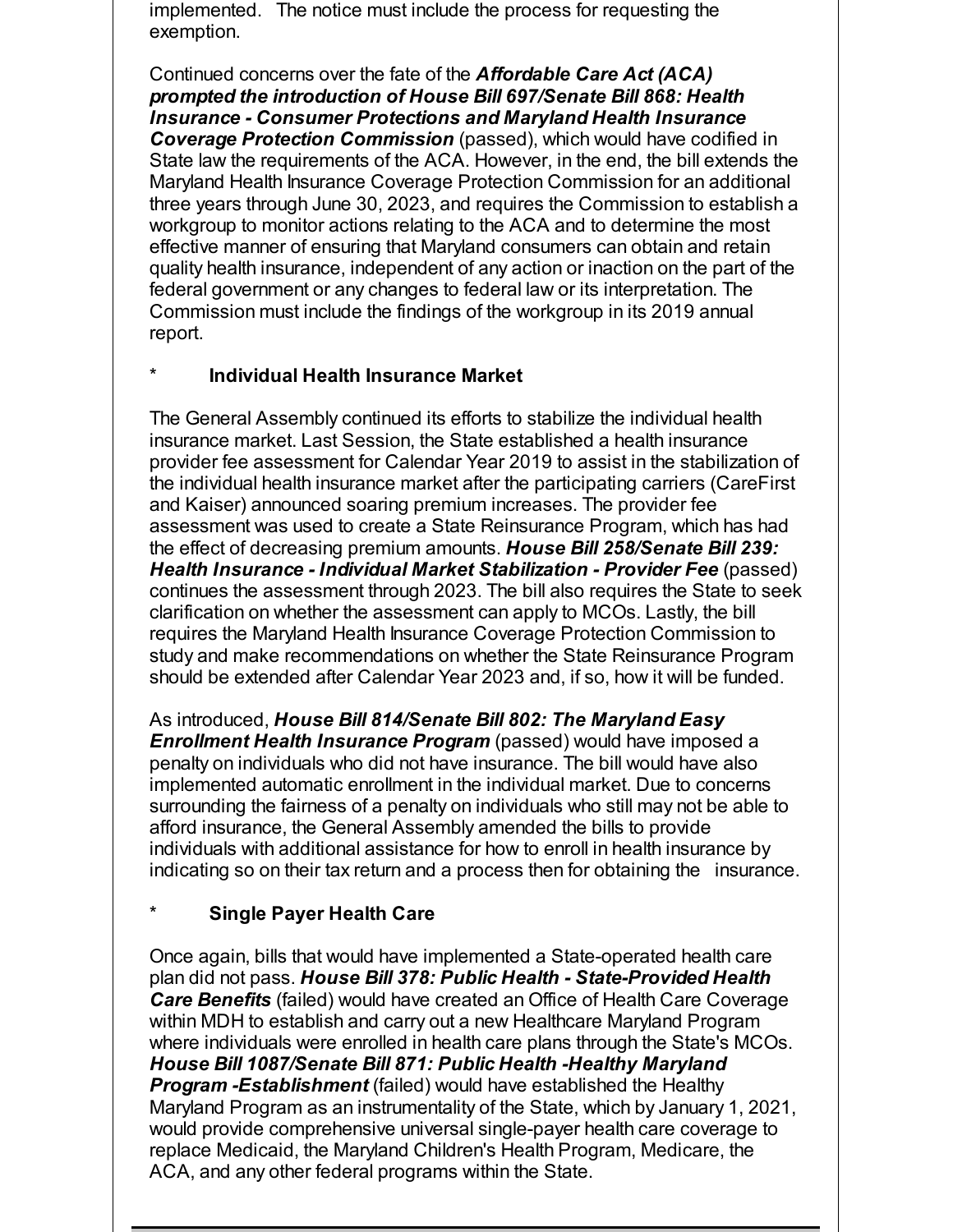## New Policy Statements, PREP and Information Paper

During their April 2019 meeting, the ACEP Board of Directors approved the following new or revised policy statements/PREP/information paper:

**New Policy Statements:** Salary and Benefits [Considerations](http://r20.rs6.net/tn.jsp?f=0016yCbUAb8SE1h6kiSF8tsFJ2T03Hmo6qxBDXv05cC-o6VAKHCeYAYze3cnDfkJMe5HvY-62YqjvLRGlexyjW_3ICsaeDb0trErB0Nn3A_KPQapGYxuqfdhXEaNmtIGo4KqUJr7NCtX58WZ637GZ-OSqtFz-FCM4oUzDXciezs3lBiaUfGLsTRX9_cDdCkltNTjVH2l6fnK6p10ynMN5vOih71_zeIS6xUbomCmdQnFSlcJzE1FnhsBb88T-i3GRbewTyAWDbkYe49IS0T8Mcv7pZ8sJDi9Tvx61uL5ClqEQUQJbgG_AEdCCMuJH3nApvgU8SJeyUvfWY=&c=&ch=) for Emergency Medical Services **Professionals** Small Motorized [Recreational](http://r20.rs6.net/tn.jsp?f=0016yCbUAb8SE1h6kiSF8tsFJ2T03Hmo6qxBDXv05cC-o6VAKHCeYAYze3cnDfkJMe5KghIBCLuuH4uKzE_3oahaVSJJw-q5MPKlXSlArSCbNScNzYwv27OwB5QvvBkY0WSxze6eMDaNAb011Y4NrbbOOpovpOOdNRmCMSEon1mv16_bDgZma_vmwQGYJvvDYcgW3q0qfv4ogQgYoZEtIYf5faH7auY77WRv6AtsN1NUsB8-1rJ1FwpzmGV6r1LHF6f0zCnojxngrU=&c=&ch=) Vehicles Violence Prevention and Intervention in [Emergency](http://r20.rs6.net/tn.jsp?f=0016yCbUAb8SE1h6kiSF8tsFJ2T03Hmo6qxBDXv05cC-o6VAKHCeYAYze3cnDfkJMe583WIlHc0s_ZyoGIIvoVhNoZFOGoWRymNRwLSy-7SuyUs8L7tdx4qWIecuDYkv5yLurGCMMs3QfwV3YexLGG2OyM0AD4pxrkUpxYcbWyiQRGC3d_lNEuD3z0s5EbShG_a4vh0ThGBEWm2epGwQLnosUp7xY2DpFxnVItRKgvK8l2owWlm2DeIJzv_mX42Uf1wVbgB2PSzHF1ESXXtipTEnmTfHh2x6gcd9Yqb_rKw1RCicIGTYbtzkcdFiWUJOS5l&c=&ch=) Medical Services Systems

**Revised Policy Statements: [Crowding](http://r20.rs6.net/tn.jsp?f=0016yCbUAb8SE1h6kiSF8tsFJ2T03Hmo6qxBDXv05cC-o6VAKHCeYAYze3cnDfkJMe5nKLSAEdUkBHWAul25VglBywBZmWKOYRXHRd6PcJId-fRUlKsegZDwdwUjCn18B_fwvmJs6efB4O9UXmHocNhe-VFCBe6FAu6ppFjAnCsJHoq884iMU_Hcj9cWAkGcRMacgIkCzQ2u7jRjvKWCXQKzn_IaYjFf_8balMTpaNQCso=&c=&ch=)** [Domestic](http://r20.rs6.net/tn.jsp?f=0016yCbUAb8SE1h6kiSF8tsFJ2T03Hmo6qxBDXv05cC-o6VAKHCeYAYze3cnDfkJMe5pdXM37I0OzNGW7aKsOs4T5YRFu2PGZ07xo3iIRcUJtfRiqvXgMF2zxCv5k_CBy1fUCoFArOUlKq8YK_P1Cf-kE8pF2DbtxCeNNLYvJKtBvcXrIzE1LMvJ3DtvH7gdW5lw7bOly5dAd8-gZUDJpfgoqc4wWzzv8J7jZEWArr5glkRmb7aDR88p8yWOMXt-cq8&c=&ch=) Family Violence Patient Support [Services](http://r20.rs6.net/tn.jsp?f=0016yCbUAb8SE1h6kiSF8tsFJ2T03Hmo6qxBDXv05cC-o6VAKHCeYAYze3cnDfkJMe5L-KxGFaiw9Hz00WLqUimc84_5Hw2Oi-6UVyCcPeiBULemDc5MYXsub6mA9XYb_5pF2no-cE-OXMkJd3NjmtzaTpoo6k5ygGsJsa1D0l8bJQyfTuysM_xzTWXAHNhm1xWSnw14K_Mw7pVPsiuMDuxww1WXJ1DsP1Poz3KgxO56Of0hM2k3qW0nv7G9JrqQQiP&c=&ch=) [Violence-Free](http://r20.rs6.net/tn.jsp?f=0016yCbUAb8SE1h6kiSF8tsFJ2T03Hmo6qxBDXv05cC-o6VAKHCeYAYze3cnDfkJMe5dryfXcUzQ_1vo48ZFiI-q1ns0gisExC8qm5rfSZymnrRvTCNi3qCXpkbOvWSc3-C0fisTD6ArugPuGQHECusK6KL0enNxyXNbCtL5uOLQDACgyXgTb62v9CV2M8c9u7FYZ8Ace4wraimfx_BDwRpXV-MoNqPvEmFfLjBUdbIzQjYLrbg0fspkA==&c=&ch=) Society

**Revised Policy Resource and Education Papers (PREPs):** Resource Utilization in the Emergency Department: The Duty of [Stewardship](http://r20.rs6.net/tn.jsp?f=0016yCbUAb8SE1h6kiSF8tsFJ2T03Hmo6qxBDXv05cC-o6VAKHCeYAYze3cnDfkJMe5dOph7ZpVGfBFdTvGzjzULizLepQwyTHvXRLCZQfOFOK8dqEs-jGl19t3X403TYEQ2wpIFhOqfwV1JSZhM_SAFLdmHBn7RuiG7fspq7xwAIsIYWLFZJh3jf-HLSgzMige-UtxKN48VShSEkk8OCTS8Ct5whDMt5waUAZF_ge88a3Xj6aRvd5Kqx2DsxgwmvpMWyoEQ37rxw5Lq8-qH8WrEJ3TFNP_u1xXO7owrmitb-nsYaQJwA_KkyVEbFxJpd36VK8HpWAgYMk=&c=&ch=)

**New Information Paper:**

Influenza Emergency [Department](http://r20.rs6.net/tn.jsp?f=0016yCbUAb8SE1h6kiSF8tsFJ2T03Hmo6qxBDXv05cC-o6VAKHCeYAYze3cnDfkJMe5OZfUhGFq60ViqdNx2howqkG2vVuZCekekftR9BO3sEfzcZiL1RXobgDF1KlGpNjp3Jr4oYCnqkIBg2k49ev_1jnHG7nsTVjt4tCYvZLsStuHXbVhhEd4lf89F4_VytdHt-A_sajcewPTUwf2EJlNbD2oM4zI1lD0KANSUybrKEWHOjdVH_ozY7fQ54Qzw2bzmVhNnVj96K_5_Oe3MBWUY8VR1CJ5pjO9HrlmuScJrITpv4_rIOJnDIRut9Y467DI63COCMH_0GM=&c=&ch=) Best Practices

Articles of Interest in Annals of Emergency Medicine - Spring 2019

Sam Shahid, MBBS, MPH Practice Management Manager, ACEP

ACEP would like to provide you with very brief synopses of the latest articles and articles coming soon to *Annals of [Emergency](http://r20.rs6.net/tn.jsp?f=0016yCbUAb8SE1h6kiSF8tsFJ2T03Hmo6qxBDXv05cC-o6VAKHCeYAYzbEC8e9YEL-TLvhMepbC_yLgkVxNzCahOkOW8PNi7V8Z0uP4ed8wBJpqLmqLuKFu-Jn32iwOhlHE7uux3TBR7kzBmiSRe12durnXMD-w-r15s2A12-wBiLtgmuKEFVujWcevtetjNg0RGXC6cTCrv_v17lSTBv8ZZCLMBm4kedk3fBgk58OU_9hKLBOH8GMWCqpk7EUg7BD2LHikDZr0MvIwNFsu2-ikFVZ5zatwX9f7wR3I_BmgvEugr9ES5dzEzn7SVOPGTM6xL13TmWE4eoTfMit2VL7ULMDsApum-Pge8JVVHcas6vGrXv9QNWHKYPkd3unctjgGo4T5JVfRgxgKx_ptea21lOA7j6Ym7AmaUac2pOPwJKNSXrDc60JYtGS4eQrpkQgeISLF21GZD_lrgTqZ2TSsVW9mW7VD3u-TRECotNWopI5x_UtaqRtvWy9_r67MvktL1voSH3wM6Q0HiCCjd-gGlIihn-5wL0V1QBZyvg3mzq5AkTYbuppARMhPPkPOBOfyA1qR70Q9C6p2nCcGwAYBMQrYLScccGj3aMAkj7-ubIL8xco-3HWd1cV9nqIlZ-zj7oNNxaC3ld6m8T2LILnaWqzFY0FoD8j-B7BMQTuQzt-BcbyMS0RqncdSKhdW5kp20A5Ho3W5Ro_5JPWr1XU99GF_STJszLf5LYr8UBVxEPieeqhl9oRuHM5f6tbFqp427bHZTc3wkeimxSPTdGOvSpWH6TYJLdBDd0dqEY77tVWwlmRwtEXVCq0AUNdrHzEucX_91LoqtMc91qbVvMy8vqFQ3eF56EutmQAxUWN64VU=&c=&ch=) Medicine*. Some of these have not appeared in print. These synopses are not meant to be thorough analyses of the articles, simply brief introductions. Before incorporating into your practice, you should read the entire articles and interpret them for your specific patient population. **View [synopses](http://r20.rs6.net/tn.jsp?f=0016yCbUAb8SE1h6kiSF8tsFJ2T03Hmo6qxBDXv05cC-o6VAKHCeYAYze3cnDfkJMe5yRHO-yp8z6mJtPv7m8K3vQZPYx8gh8EyUouKnQ4OjThNB0BKmvkoT5COzLX90mHKmaFtURT8u2o_3QVNcALd2BysjgyH-rpxVHmIj7eYeq7Vj75emR0hDm_YcahgnVvSstE730vvSbtOnxiK9JpgzllzLXHmhkFxAkQqEaUOvT02eoS_JRlxCqMrrLgIBhmOWExnUTKcqfrSpjEFvvLa0YtsKdqBtmg7wgUZvlwExeM=&c=&ch=) here.**

## Point of Care Tools

ACEP's point-of-care tools are transforming care at the bedside. We've recruited the field's top experts and thought-leaders to develop tools our members can trust and deploy in the clinical setting. The evidence-based, clinical content provided in these tools ensures that you are providing the best possible care to the patients in your emergency department. Tools can be found on topics:

- AFIB -Management of Atrial Fibrillation
- ADEPT Confusion and Agitation in the Elderly
- BUPE Use of Buprenorphine in the ED
- DART Recognition and Treatment of Sepsis
- ICAR2E Identification of Suicidal patients
- And more...